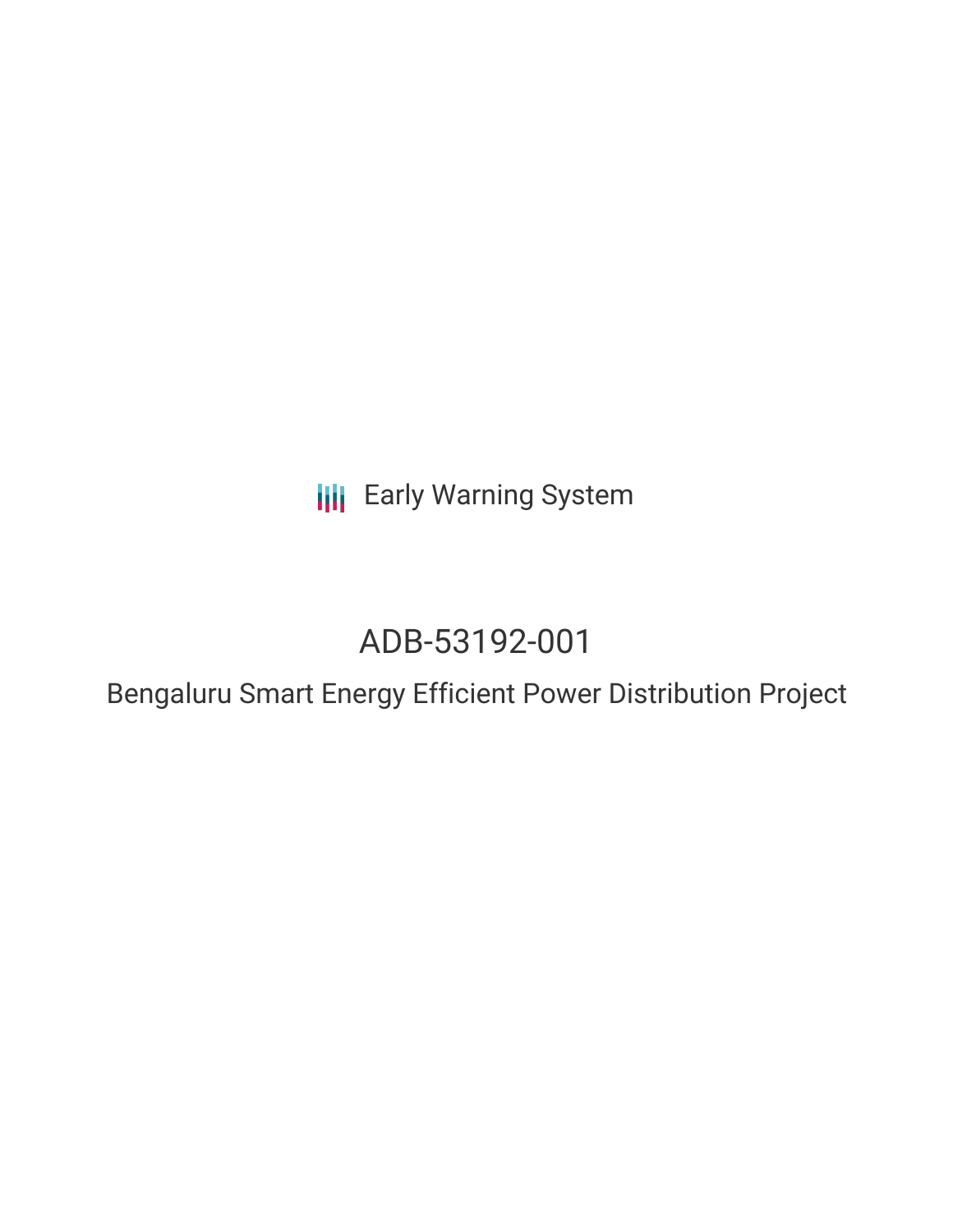

#### **Quick Facts**

| <b>Countries</b>               | India                        |
|--------------------------------|------------------------------|
| <b>Specific Location</b>       | Bengaluru                    |
| <b>Financial Institutions</b>  | Asian Development Bank (ADB) |
| <b>Status</b>                  | Proposed                     |
| <b>Bank Risk Rating</b>        | B                            |
| <b>Borrower</b>                | Government of India          |
| <b>Sectors</b>                 | Energy                       |
| <b>Investment Type(s)</b>      | Loan                         |
| <b>Investment Amount (USD)</b> | \$100.00 million             |
| <b>Loan Amount (USD)</b>       | \$100.00 million             |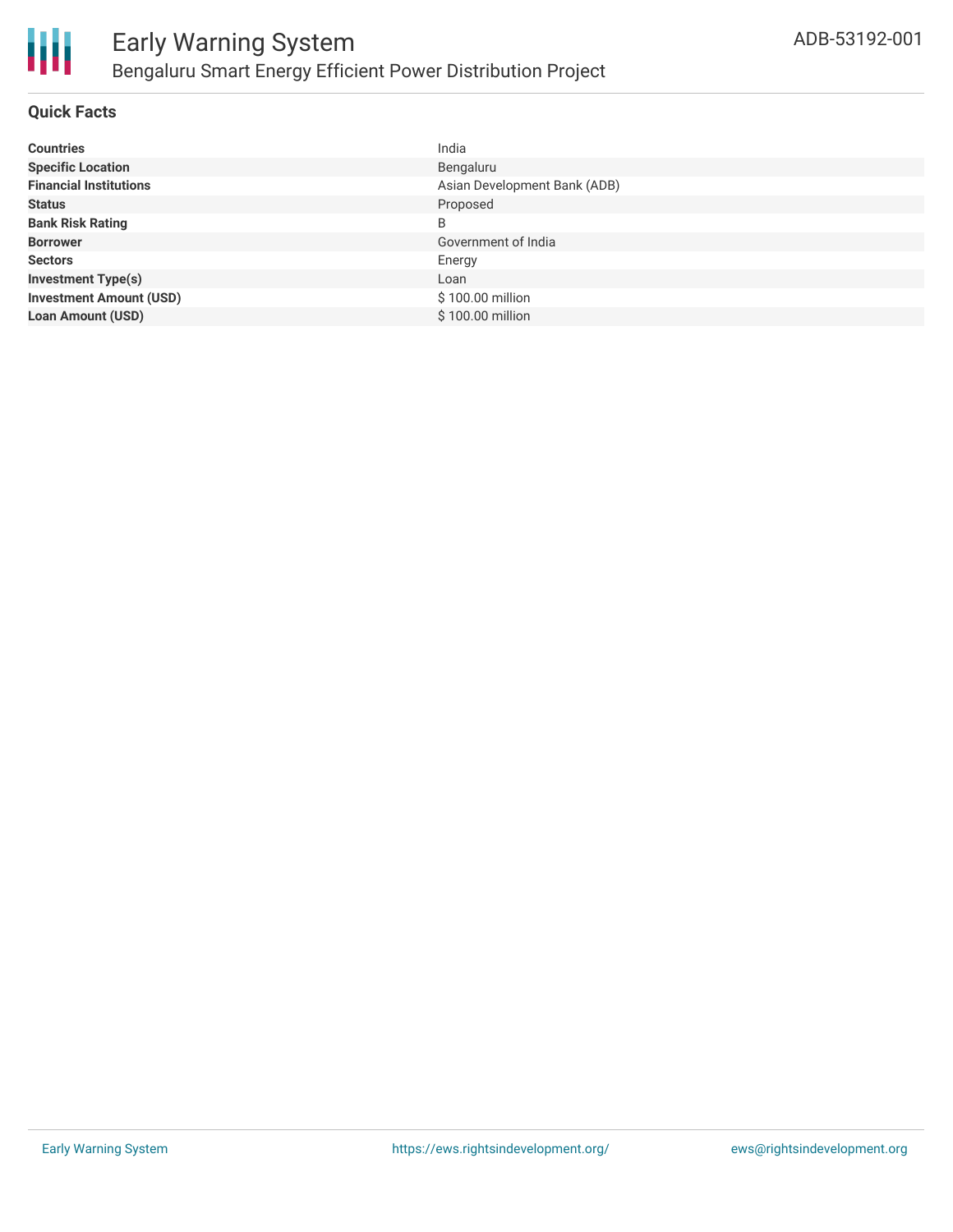

#### **Project Description**

According to the bank document, "The proposed project will convert high and low voltage overhead power distribution lines to underground line with optical fiber communication cable in urban area covering 7 districts of Bengaluru city."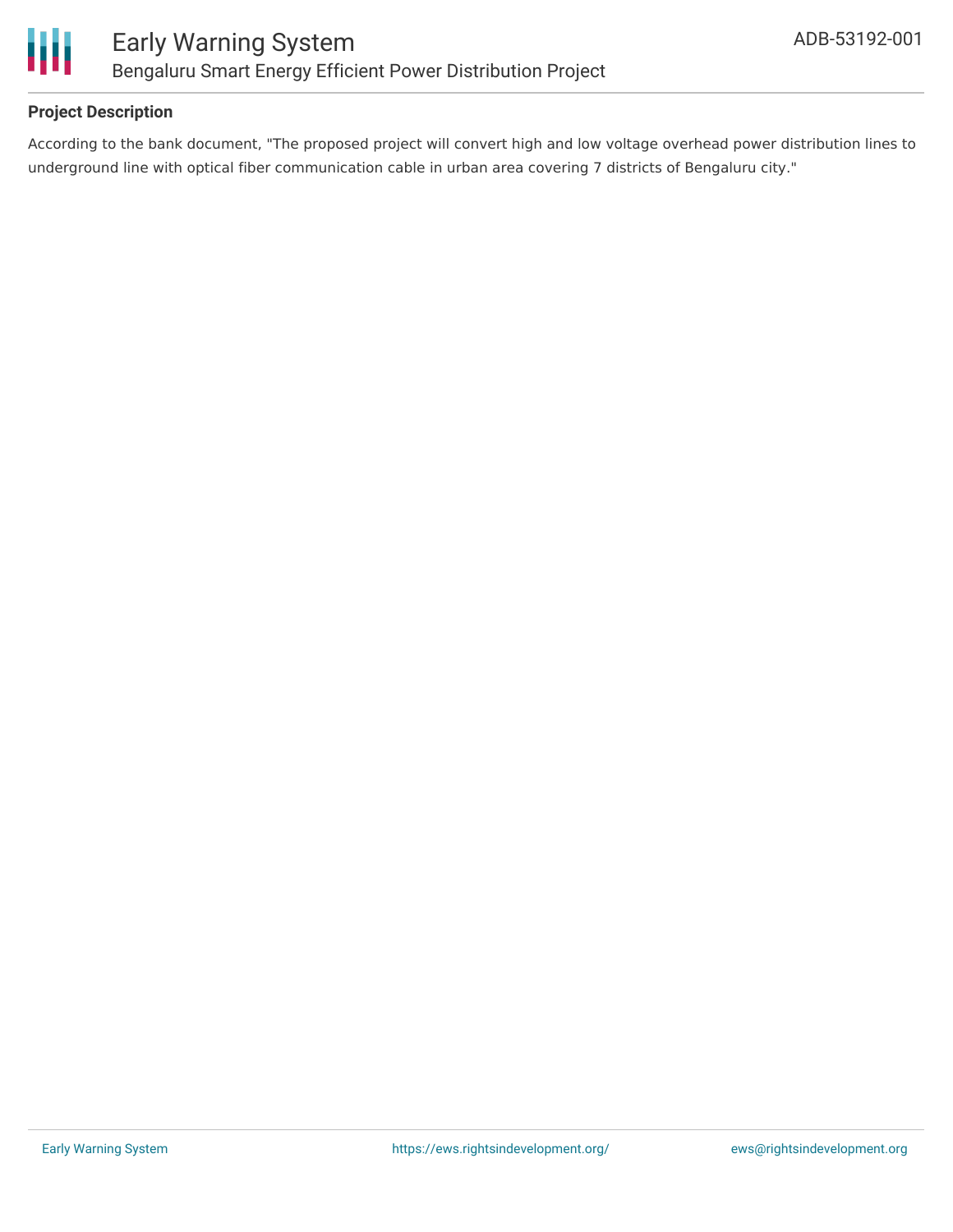

#### **Investment Description**

Asian Development Bank (ADB)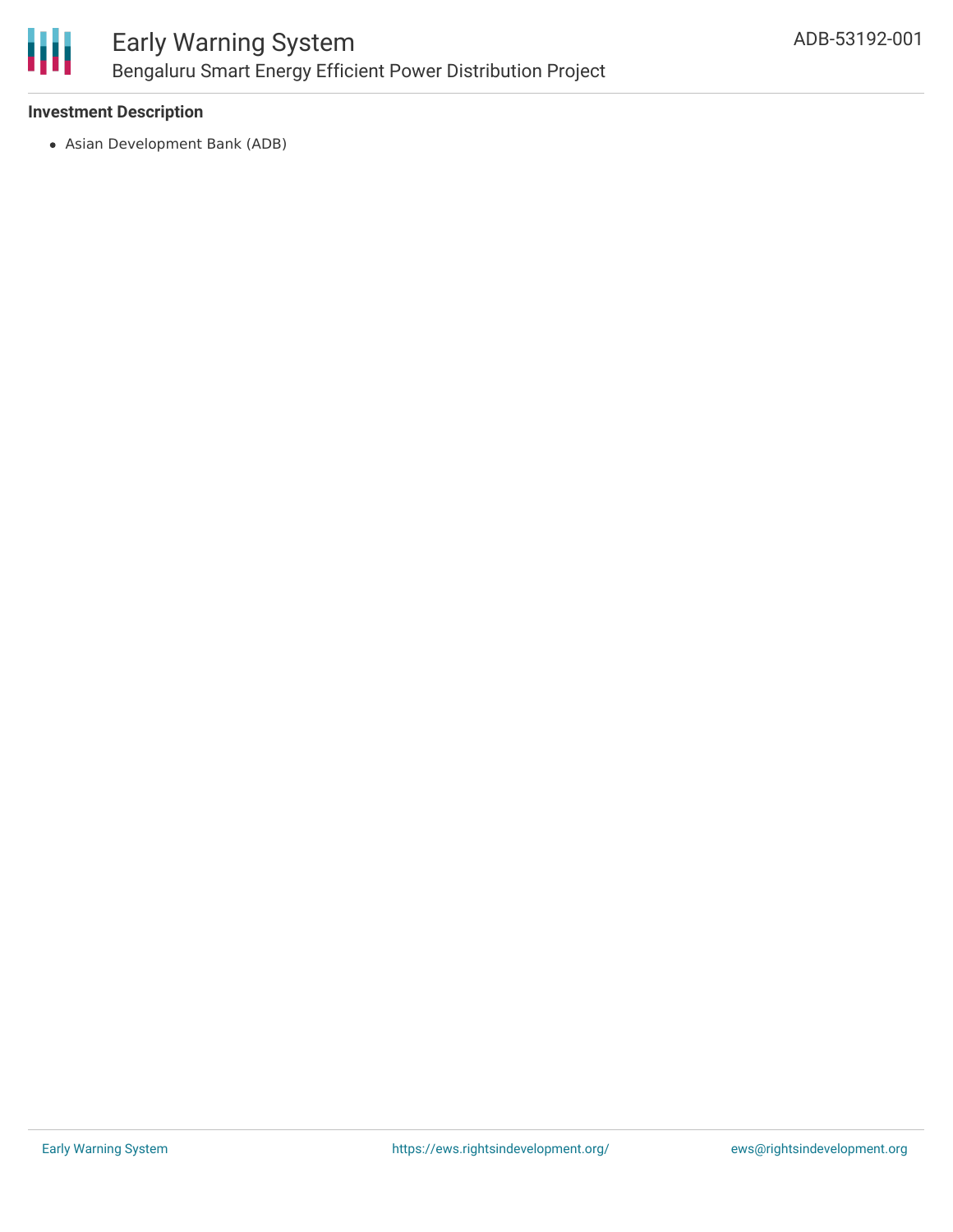

#### **Contact Information**

Responsible ADB Officer Teruhisa Oi Responsible ADB Department South Asia Department Responsible ADB Division Energy Division, SARD Executing Agencies Government of Karnataka Dr Ambedkar Rd., Sampangi Ramnagar, Bangalore, Karnataka, India

#### **ACCOUNTABILITY MECHANISM OF ADB**

The Accountability Mechanism is an independent complaint mechanism and fact-finding body for people who believe they are likely to be, or have been, adversely affected by an Asian Development Bank-financed project. If you submit a complaint to the Accountability Mechanism, they may investigate to assess whether the Asian Development Bank is following its own policies and procedures for preventing harm to people or the environment. You can learn more about the Accountability Mechanism and how to file a complaint at: <http://www.adb.org/site/accountability-mechanism/main>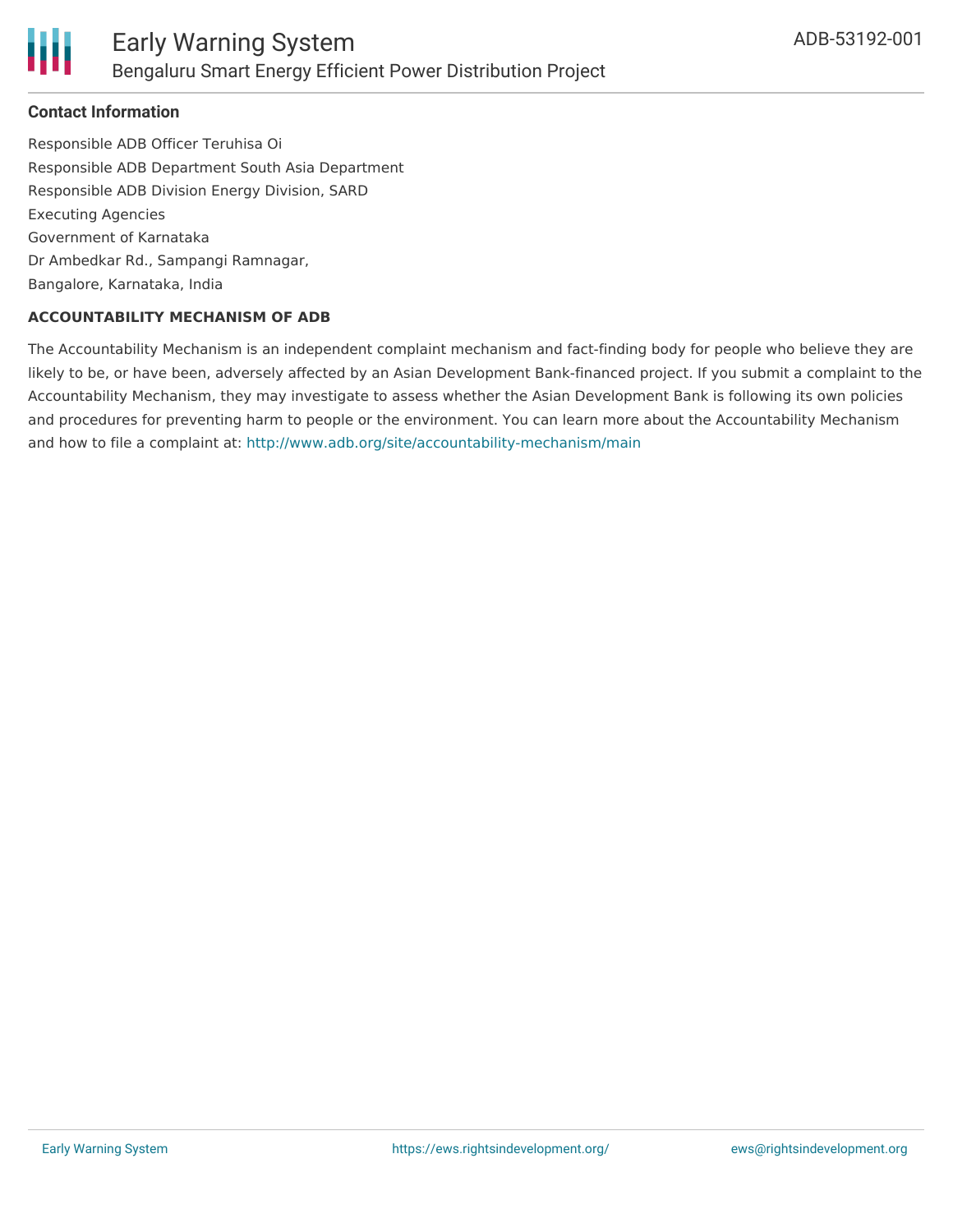

### Early Warning System Bengaluru Smart Energy Efficient Power Distribution Project

#### **Bank Documents**

- Bengaluru Smart Energy Efficient Power [Distribution](https://ewsdata.rightsindevelopment.org/files/documents/01/ADB-53192-001_NrcDwxX.pdf) Project: Initial Poverty and Social Analysis [\[Original](https://www.adb.org/projects/documents/ind-53192-001-ipsa) Source]
- Project [Disclosure](https://ewsdata.rightsindevelopment.org/files/documents/01/ADB-53192-001.pdf) PDF [\[Original](https://www.adb.org/printpdf/projects/53192-001/main) Source]